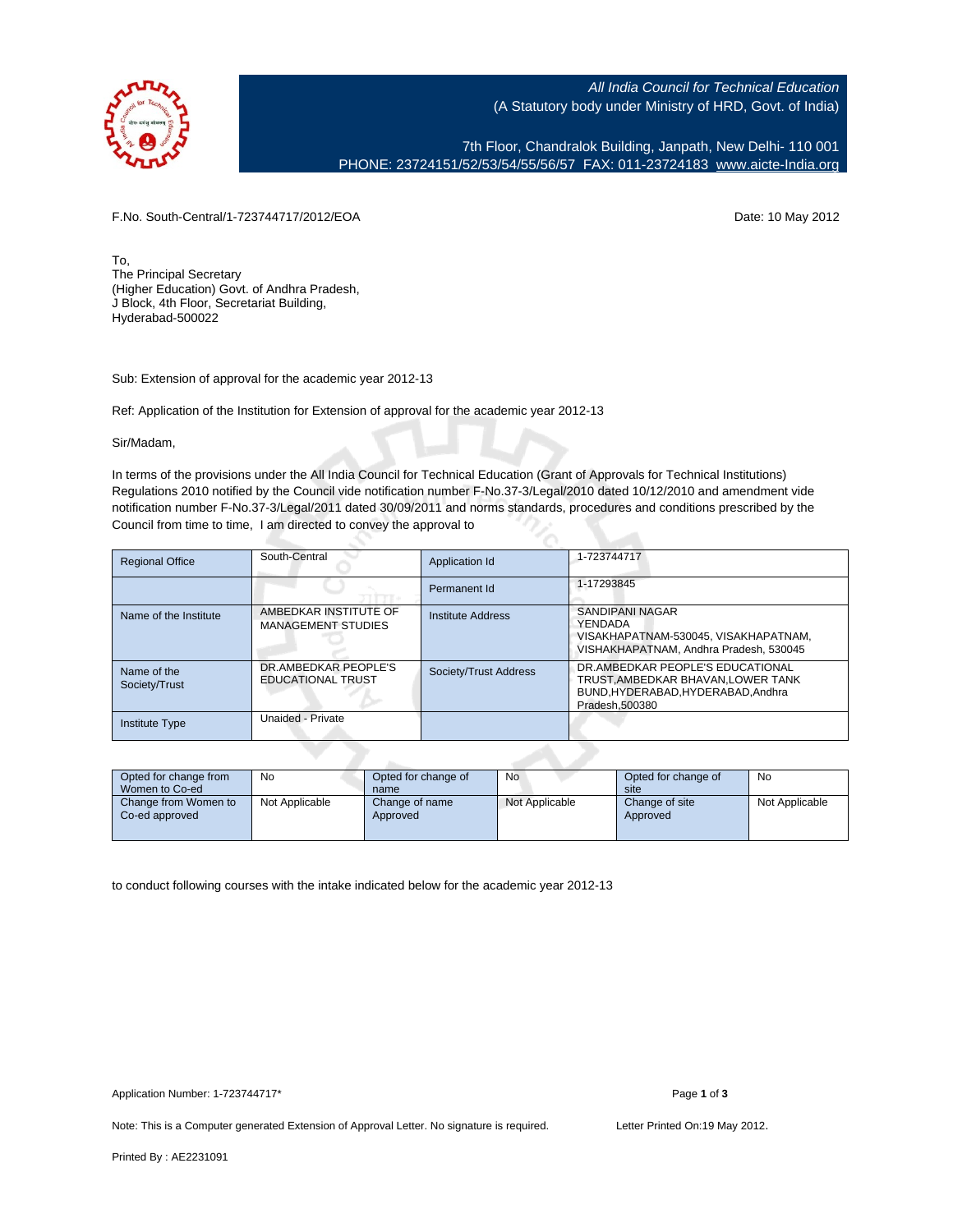

## All India Council for Technical Education (A Statutory body under Ministry of HRD, Govt. of India)

7th Floor, Chandralok Building, Janpath, New Delhi- 110 001 PHONE: 23724151/52/53/54/55/56/57 FAX: 011-23724183 [www.aicte-India.org](http://www.aicte-India.org)

| Application Id: 1-<br>723744717<br>Program | Shi<br>ft        | Lev<br>el                                                                | Cour<br>se                                                                                                      | Time<br>Full/Part | Affiliating<br><b>Body</b> | Intake 2011-12 | Approved for<br>Intake<br>12-13 | $\overline{g}$ | PIO | Foreign Collaboration |
|--------------------------------------------|------------------|--------------------------------------------------------------------------|-----------------------------------------------------------------------------------------------------------------|-------------------|----------------------------|----------------|---------------------------------|----------------|-----|-----------------------|
| <b>MANAG</b><br><b>EMENT</b>               | 1st<br>Shi<br>ft | PO<br><b>ST</b><br>GR<br>AD<br>UA<br><b>TE</b><br><b>DIP</b><br>LO<br>МA | POS<br>GRA<br><b>DUA</b><br><b>TE</b><br><b>DIPL</b><br>OMA<br>IN<br>MAN<br>AGE<br><b>MEN</b><br>$\mathbf \tau$ | <b>FULL TIME</b>  | None                       | 120            | 120                             | No             | No  | <b>No</b>             |

The above mentioned approval is subject to the condition that AMBEDKAR INSTITUTE OF MANAGEMENT STUDIES shall follow and adhere to the Regulations, guidelines and directions issued by AICTE from time to time and the undertaking / affidavit given by the institution along with the application submitted by the institution on portal.

 $IPON$ 

In case of any differences in content in this Computer generated Extension of Approval Letter, the content/information as approved by the Executive Council / General Council as available on the record of AICTE shall be final and binding.

Strict compliance of Anti-Ragging Regulation:- Approval is subject to strict compliance of provisions made in AICTE Regulation notified vide F. No. 37-3/Legal/AICTE/2009 dated July 1, 2009 for Prevention and Prohibition of Ragging in Technical Institutions. In case Institution fails to take adequate steps to Prevent Ragging or fails to act in accordance with AICTE Regulation or fails to punish perpetrators or incidents of Ragging, it will be liable to take any action as defined under clause 9(4) of the said Regulation.

**(Dr. K P Isaac)**

Member Secretary, AICTE

Copy to:

- **1. The Regional Officer,** All India Council for Technical Education First Floor, old BICARD Building Jawaharlal Nehru Technological University Masab Tank, Hyderabad-500076
- **2. The Director Of Technical Education,** Andhra Pradesh
- **3. The Registrar,** None
- **4. The Principal / Director,** AMBEDKAR INSTITUTE OF MANAGEMENT STUDIES

Application Number: 1-723744717\* Page **2** of **3**

Note: This is a Computer generated Extension of Approval Letter. No signature is required. Letter Printed On:19 May 2012.